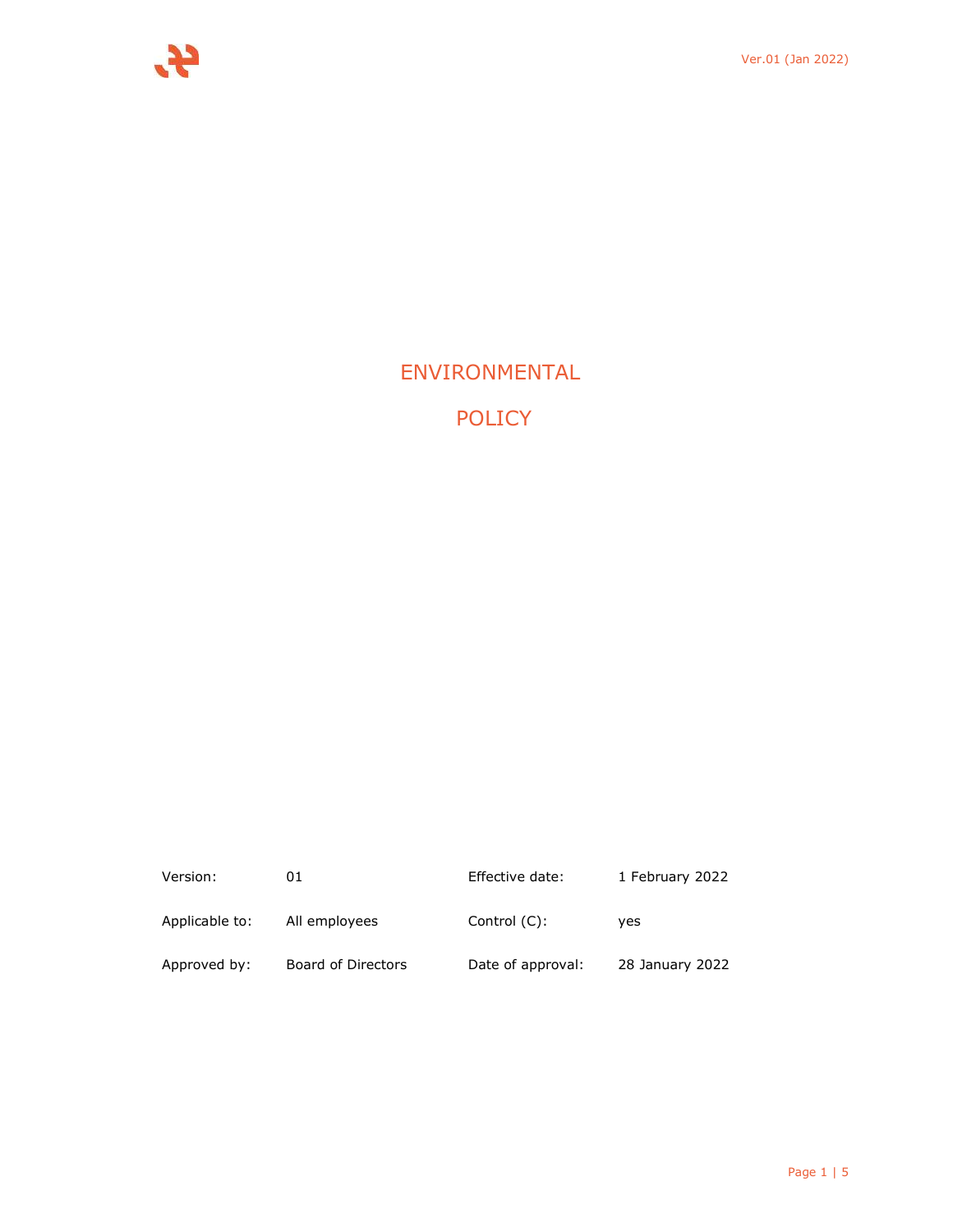#### **Introduction and Purpose**

Elementum Energy Group ("**Elementum**" or "**Company**" or "**we**") commits to powering a transition to a carbon-free society with affordable, reliable, sustainable and modern energy. We also commit to ensuring that our environmental, societal, economic and governance decisions benefit future generations.

We believe that fulfilling our commitments helps address global challenges and achieve UN Sustainable Development Goals ("**SDGs**").

Elementum embeds the SDGs in its business strategy with SDG 7 "Affordable and Clean Energy" and SDG 13 "Climate Action" as our key goals.

We founded our business on our belief in the sustainability of renewables, their potential to address critical environmental challenges and promote sustainable economic growth. We see respect for and the protection of the environment as a basic guiding pillar of our operations.

The purpose of this environmental policy (the "**Policy**") is to set out the core principles that we defined as crucial in day-to-day activity for ensuring that any business decisions consider the effect on the environment, and that any impact is properly addressed and sufficiently mitigated.

#### **Scope**

This Policy applies to all Elementum employees, regardless of their department and the position they hold.

Where Elementum participates in existing joint ventures as a non-controlling shareholder, Elementum will make the other shareholder(s) specifically aware of the significance of this Policy to Elementum and encourage such shareholder(s) to implement this Policy or one of a similar standard in the joint venture.

For new minority joint venture cooperation under consideration, Elementum will strive to commit the other shareholder(s) to adopt this Policy or one of a similar standard for the joint venture.

Under this Policy, Elementum may develop a number of procedures and instructions to implement and enforce the obligations undertaken and bring the Policy in line with the different local laws and regulations applicable to Elementum.

#### **Policy Statements**

### 1. LEADERSHIP

We are dedicated to the idea that clean energy will ultimately cover the energy demand of the vast majority of communities and industries around the world, actively contributing to climate change mitigation and transition towards a low-carbon future.

We are committed to scaling up the clean energy share in the generation mix of the localities in which we operate, as well as minimising the potential direct, indirect and cumulative environmental impact associated with our activities.

# 2. LEGAL OBLIGATIONS AND VOLUNTARY COMMITMENTS

We are committed to strict compliance with the applicable legislation, relevant international standards and the environmental requirements established by national and international initiatives, to which we voluntarily adhere.

# 3. ENVIRONMENTAL MANAGEMENT SYSTEM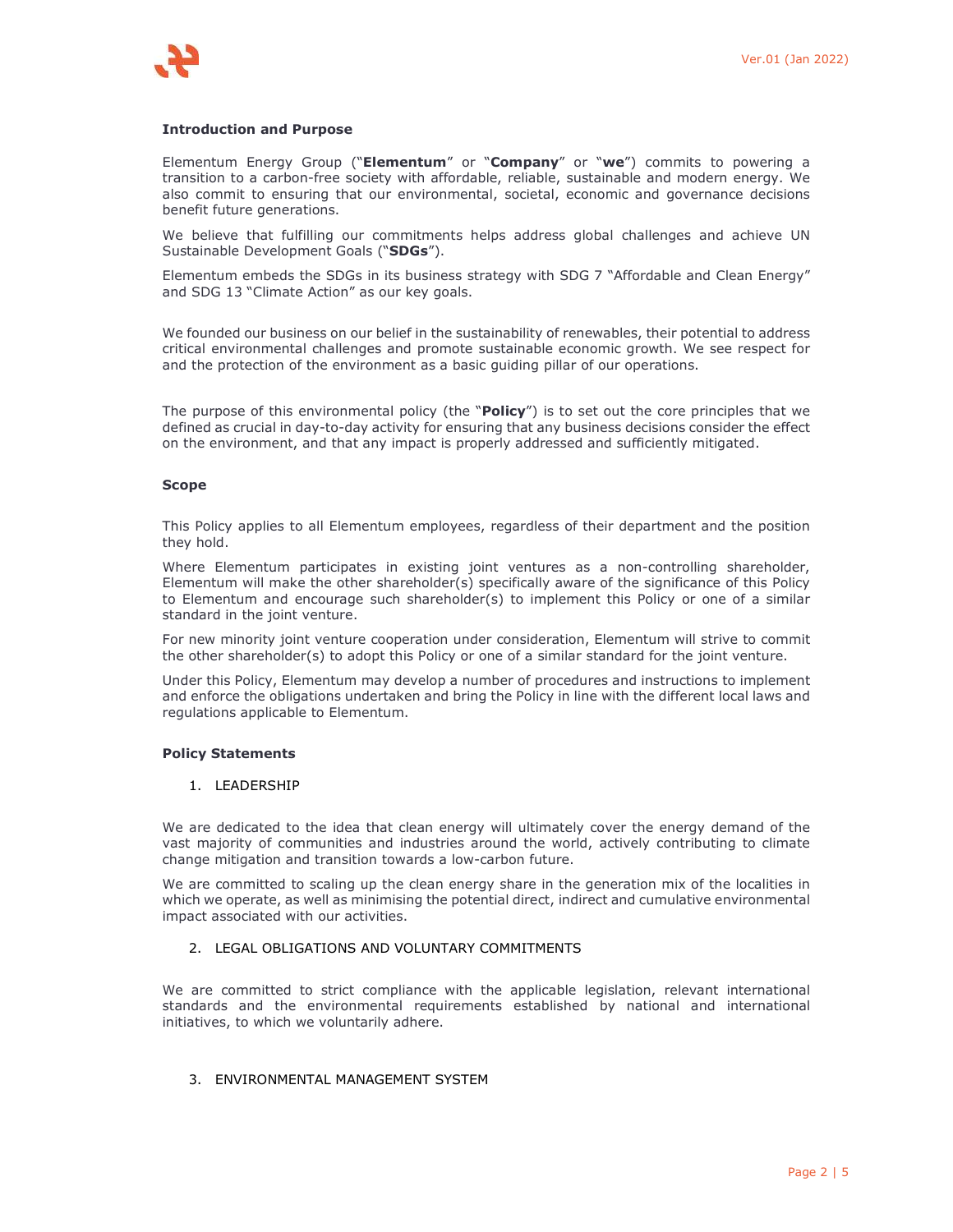

Our Integrated Management System ("**IMS**") provides a structured implementation of the ISO 14001 Environmental Management Systems, fully integrated into our operations, based on the principle of continuous improvement and the adoption of environmental indicators to measure the environmental performance of the organisation.

# 4. NATURAL RESOURCE MANAGEMENT

We commit to sustainable utilisation of major natural resources, such as land, water, air, minerals, forests, fisheries and wild flora and fauna in a way or at a rate that enables people and communities to provide for their current social, economic, and cultural well-being while sustaining the potential of these resources to meet the reasonably foreseeable needs of future generations.

Elementum incorporates the ecosystem approach into its business strategy at the construction, reconstruction, operation and decommissioning stages for the integrated management of land, water and living resources, which promotes conservation and sustainable use in an equitable way.

We apply a precautionary approach to identify potential adverse risks and impact related to biodiversity, ecosystems and ecosystem services early in project design.

# 5. ENERGY EFFICIENCY AND ENERGY SAVING

We recognise that energy efficiency is one of the cornerstones of a sustainable global energy system that allows getting more out of the existing resources, supports economic growth, lowers energy costs and reduces greenhouse gas emissions.

The Company is dedicated to reducing energy consumption by implementing energy-efficient technologies and other energy efficiency improvements in our offices and plants.

#### 6. WASTE PREVENTION AND MANAGEMENT

Elementum adheres to the principles of minimising waste generation, recycling and reuse.

We are committed to implementing processes and tools to facilitate the sorting and management of waste generated in our facilities, and to raising awareness among our employees so that waste sorting practices become part of their daily lives.

#### 7. CLIMATE CHANGE AND GREENHOUSE GASES

We are reducing our carbon footprint by producing renewable energy, the most cost-effective way of ensuring the required reduction in energy‑related greenhouse gas ("**GHG**") emissions. We are also measuring our own GHG emissions and taking prevention, reduction and remedial action.

We support science-based commitment of the global community to achieving net zero GHG emissions by 2030, and we are determined to play our part in making that happen.

# 8. ADVOCACY AND AWARENESS-RAISING

Elementum commits to increasing public appreciation, education and awareness of the value and importance of a healthy environment and establishing clear links between the environment and the well-being of society.

We put every effort to engage employees and other stakeholders in awareness campaigns that promote sustainable utilisation of major natural resources, energy efficiency and energy saving, waste management and other environmental initiatives.

#### 9. REPORTING

We commit to transparently reporting our environmental performance to the public, institutions and other stakeholders in our Annual Report (Sustainability Report).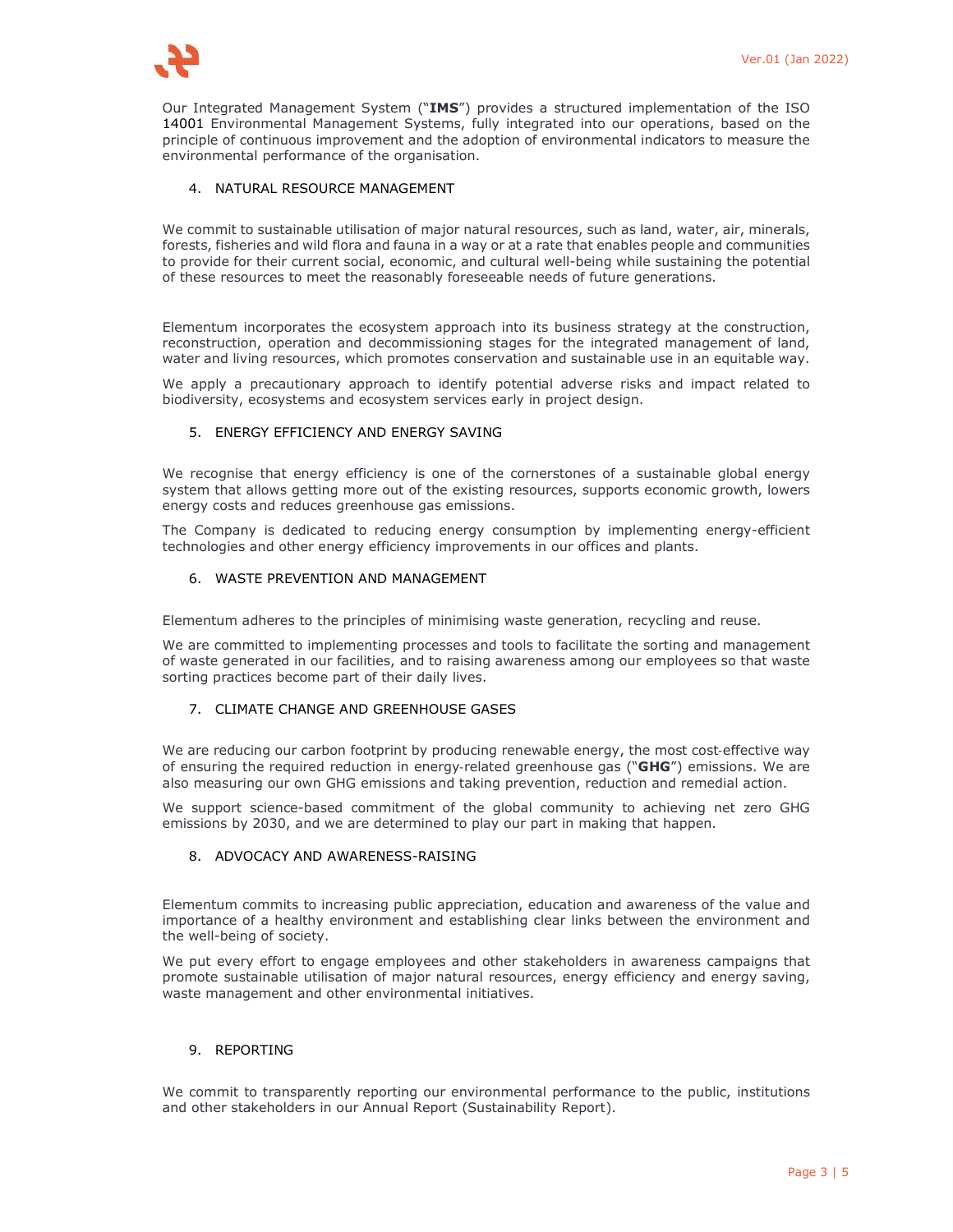

#### **This Policy meets the requirements of:**

- International Finance Corporation's Performance Standards (2012);
- Environmental and Social Policy of European Bank for Reconstruction and Development (2019); and
- UN Sustainable Development Goals and national legislation.

#### **Members of Elementum Energy Group include:**

Elementum Energy Limited; and

Subsidiaries of Elementum Energy Limited.

| <b>Body/Function/Individuals</b> | <b>Roles and Responsibilities</b> |
|----------------------------------|-----------------------------------|
|----------------------------------|-----------------------------------|

| Board of Directors                                         | Approves the Policy.                                                                                                                                                                                    |  |
|------------------------------------------------------------|---------------------------------------------------------------------------------------------------------------------------------------------------------------------------------------------------------|--|
| Chief Operating Officer                                    | Policy Owner: owns, endorses and ensures the implementation<br>of the Policy.                                                                                                                           |  |
|                                                            | Advises on policy content, and ensures relevant and correct<br>communication of policy efforts to internal and external<br>stakeholders.                                                                |  |
| Management, employees and<br>contract workers of Elementum | Responsible for adhering to this Policy. Comply with the letter<br>and spirit of the Policy. Engage and take responsibility for<br>ensuring that all initiatives are developed in line with the Policy. |  |

#### **Deviations**

No exemptions from this Policy can be granted unless there are exceptional circumstances or the Policy is obviously not applicable. All requests for exemptions must be made in writing to the Policy owner. The Policy owner must assess and decide on each request individually. Exemptions must be duly logged and documented.

#### **Policy Revision**

This Policy must be regularly reviewed in order to ensure its continued adequacy and relevance. It may be amended at any time with the approval of the Board of Directors. In the event of any discrepancies between the English version of this policy and a translated version, the English version will prevail.

# **Associated Policies and Procedures**

- Sustainability Policy;
- Climate Change Policy;
- Environmental Policy;
- Biodiversity Conservation and Sustainable Management of Living Natural Resources Procedure;
- Policy and Targets Setting Procedure;
- Risk Identification and Assessment Procedure;
- Recourses Procedure;
- Training and competence Procedure;
- IMS Organisational structure Procedure;
- Monitoring Procedure;
- Internal Audits and Non-Conformities Management Procedure;
- Management Review Procedure;
- IMS Continuous Improvement Procedure;
- GHG Control and Monitoring Procedure.